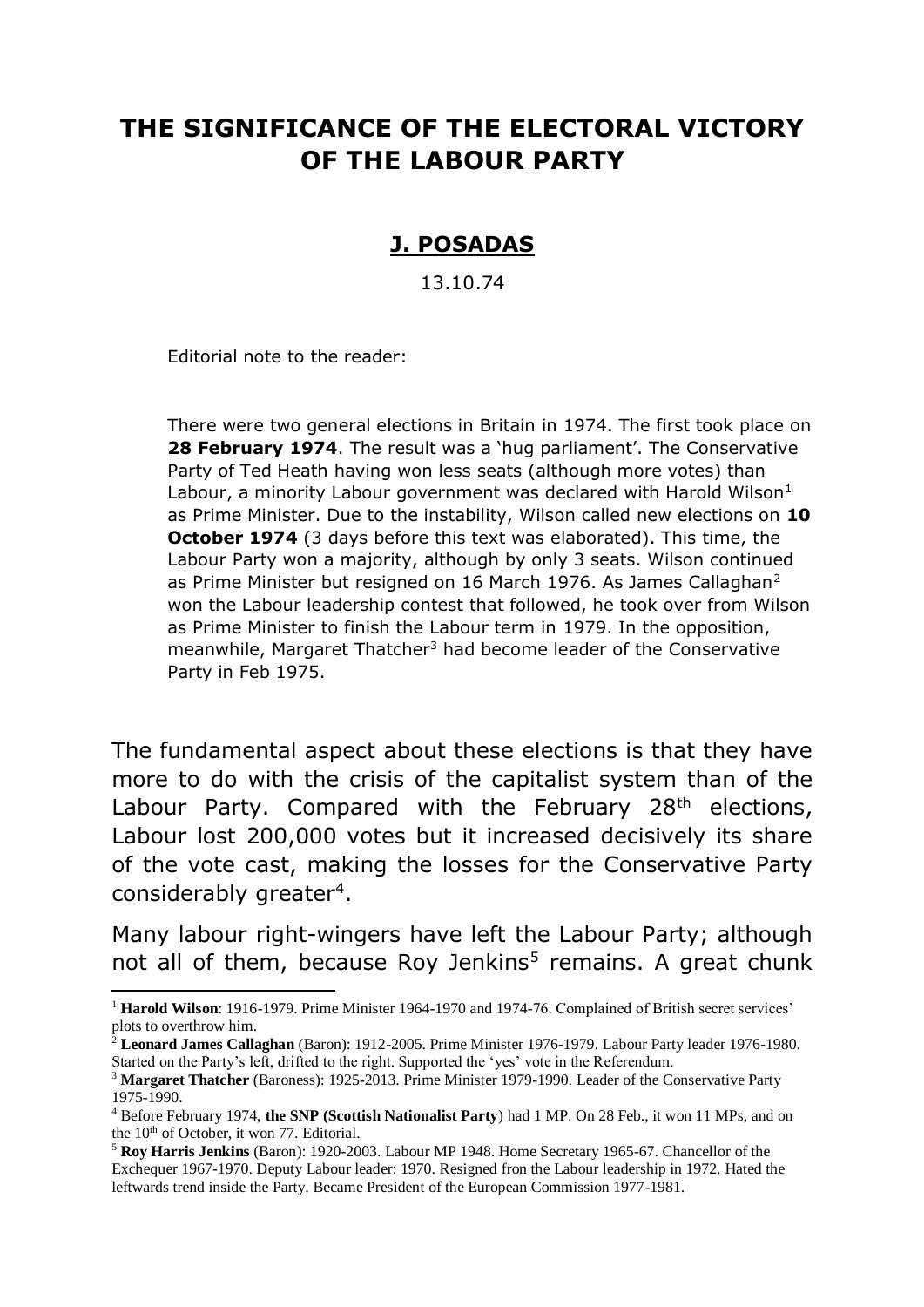of them has gone. At each general election, these people sabotage the Party. They trigger campaigns of propaganda against the Labour Party, timed for maximum electoral effect.

The bourgeoisie has ways and means to manipulate the public, the constituencies, the electoral systems. It always has fascist ambushes and actions of civil war up its sleeve.

In the run-up to these October elections, the Labour right-wing leads a blatant campaign of sabotage against the Labour Party. The Party lost 200,000 votes compared with February, but the share of Labour votes increased in relation to turn-out<sup>6</sup>. All the Conservatives went to vote. Those who abstained are not Conservatives. The abstentions come from the Labour side.

The Labour Party lost votes because of desertions on its rightwing side. This loss was compensated for, however, by the increased intervention of the active trade unionised petty bourgeoisie. The Labour vote lost in quantity, but it gained in quality. This will show in future events. This is another expression of the concentration of the masses around Labour. There may not be immediate changes, but there will be social consequences. Similar processes take place in Germany, France and Italy.

In Germany, the Social Democratic Party (SDP) lost votes<sup>7</sup> although it still won the elections. A right-wing sector of the Party decided to give up and abandon the Party, whilst the rest conducted a right-wing campaign which attracted no-one. As much in Britain as in Germany, it is the solid working class base of the Party that attracts the rest of the population.

In this October election in Britain, the working class has weighed with more determination than in February. Electorally,

.

<sup>6</sup> In 1970, turn out had been 72%. In Feb 1974 it was 79% and in October it dropped to 73%.

<sup>7</sup> On 2 March 1975, there were elections to the Berlin House of Representatives. **The SDP** lost 7.8 percentage points. It still managed to score 42.6%, but lost the overall majority it had held since 1954. The SDP was forced to make a coalition with the Free Democratic Party (FDP) but its Mayor Klaus Schutz was allowed to lead the coalition.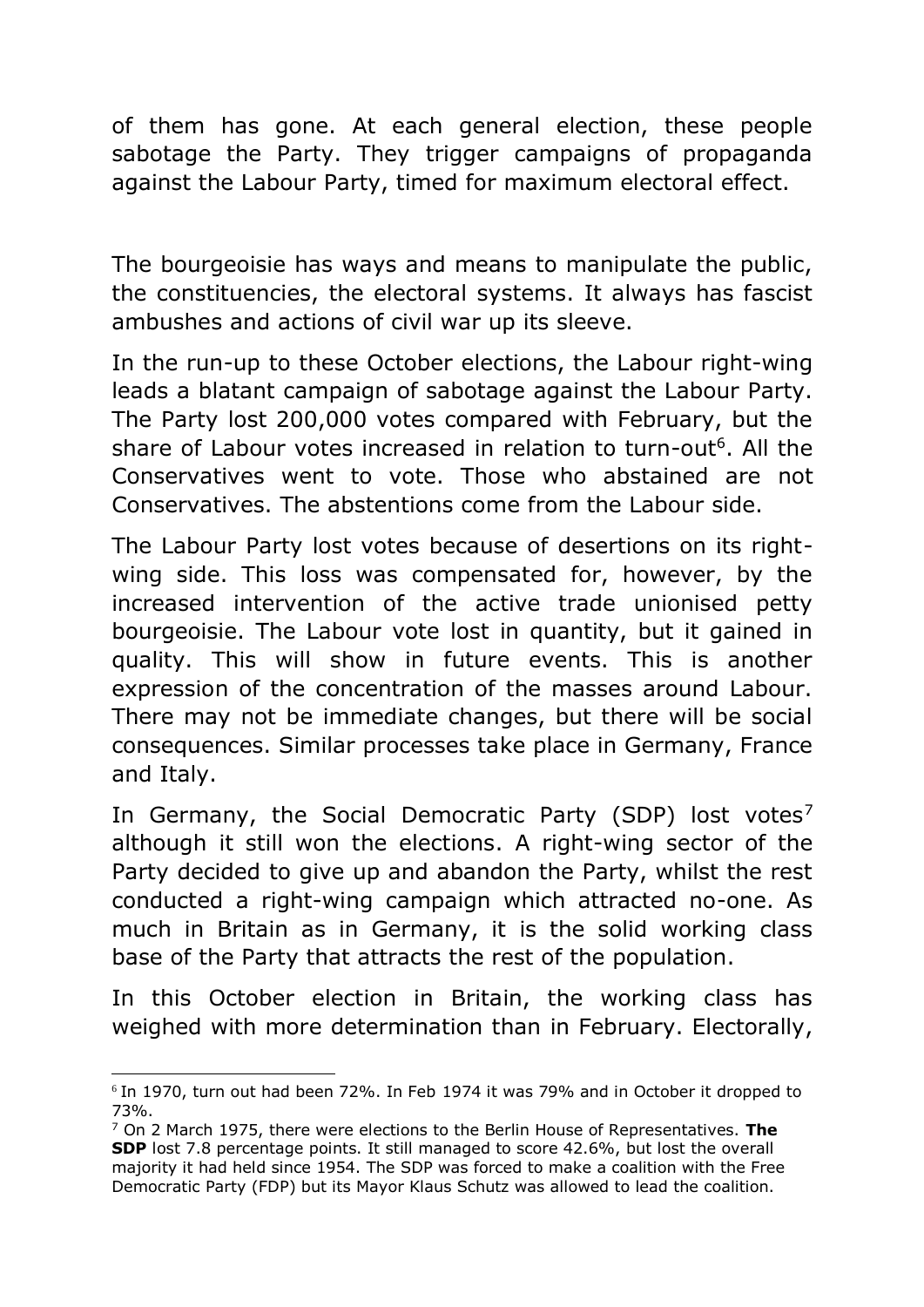this convinced more sectors of the population to vote Labour. Something along those lines is observable in Germany and elsewhere. The population uses this means to put pressure on the Socialists, the Communists and the Trade Unions.

#### **In Britain, Republic means Revolution:**

This month's Labour victory is much more important than in February. It has been achieved thanks to a fairly advanced programme of anti-capitalist measures. This improved programme - and not just the working class in general allowed the workers' vanguard to weigh better on the rest of the population. The workers' vanguard was then able to use its increased authority in the population to apply mass pressure on the Labour Party.

Many Labour right-wingers have deserted; not all of them, but yes, enough of them to make a sharp difference. The weight of Trade Unions as a sector of government has therefore increased sharply. On the scale that measures how much capitalism can sustain itself through the Labour Party, the indicator is jerking violently. British capitalism was already vacillating before that. It is not impossible, within a short time, for a series of proposals and measures to appear and lead logically to calls for a British Republic.

Mind that the Republic in Britain is the revolution. We support the idea of a Republic as a measure to impel the fall of the capitalist regime. There is support in Britain for the idea of a Republic, and we support it. We propose at the same time a programme for the planned functioning of the economy based on nationalisations and workers' control. We add to this the programme of independence and self-determination for Ireland, with a view that it may eventually re-join Britain in a Socialist Republic.

The victory of the Labour Party this October is reason to feel an immense joy. The Liberals lost a million votes! It is true that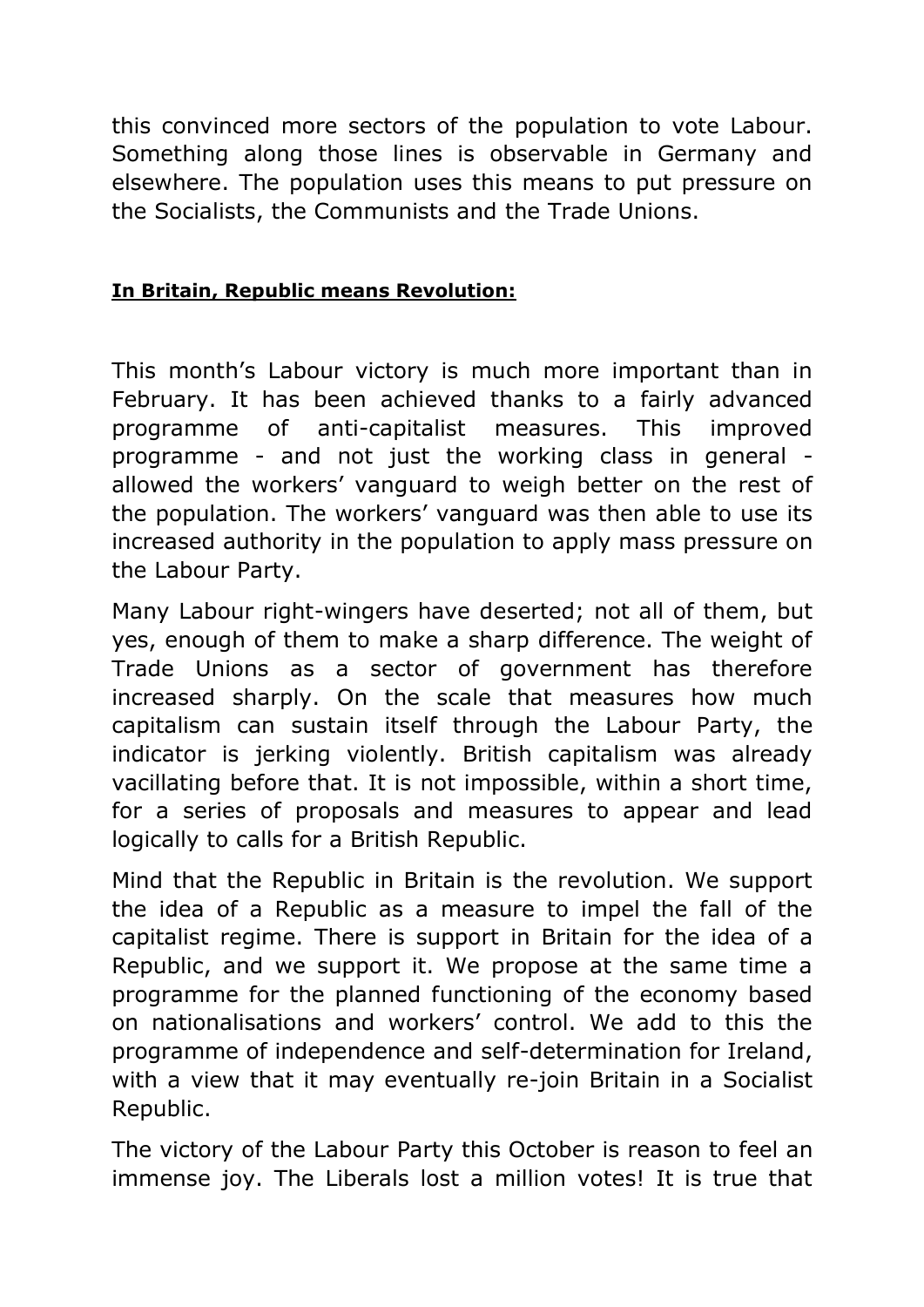they still have some support, considering that their vote had increased by 3½ million in February. Now, they have 5 million. This is mostly at the expense of the Conservatives, who are weakening.

The Wilson leadership is now preparing to ditch some of its electoral promises. It wants to be free of the left and of the Trade Unions. The latter will resist of course. To combat this resistance, Wilson will want to please liberal-minded sectors in the Party and beyond. This is how, eventually, the Labour left will have to become more consciously Marxist. To organise this Marxist left is the role of the Communists. It is our role. A consciously Marxist left needs to be organised. And this, in the Labour Party.

# **Ireland is a crisis that capitalism cannot resolve:**

The capitalist class has its own standing army: an army at its service, and paid for by the State. Why then does the British capitalist class need another, clandestine army? If it were not afraid of the standing army, it would not do this. It realises that the army will not be immune from influence should a Left Labour Party wins supported by the Trade Unions, or should revolution roll over the world.

The whole of British capitalism is concentrated around the Stock Exchange. Who protects the Stock Exchange? The standing army! This is absolutely true however much capitalism wants the masses to believe in the democratic functioning of the State, the parliament, the monarchy, etc. The reality is that capitalism depends on the army!

The British capitalist class realises how weak and inadequate the United Kingdom has become. As a class, it sees the immense authority of the working class, proven by the constant shifts of the Labour Party to the left. The 'democratic' functions of State, parliament and monarchy cannot stop this shift to the left. Capitalism sees all its powers collapsing.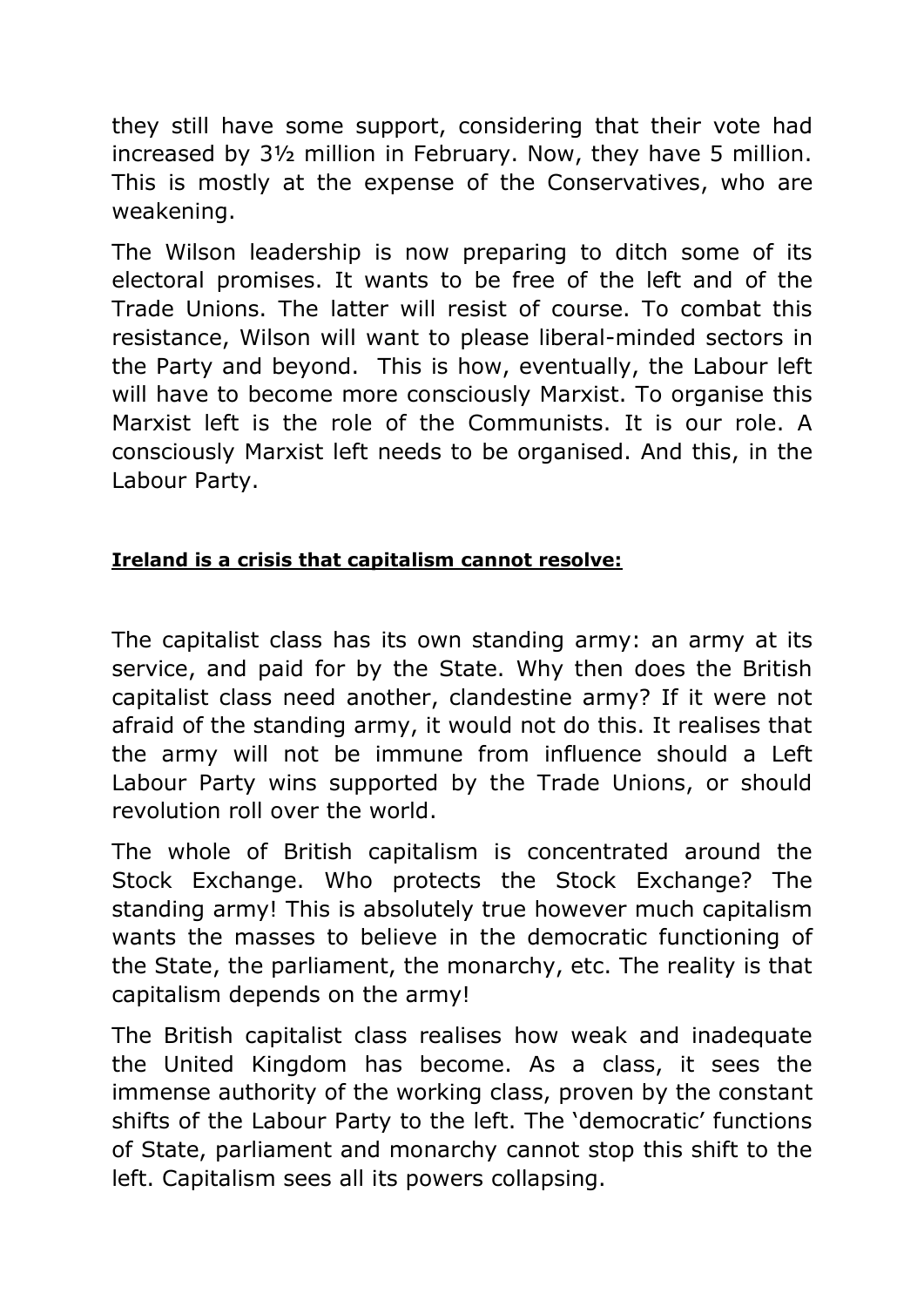Through its electoral victories and Trade Union struggles, the proletariat is the engine of social change in Britain. The British working class has taken many steps forward through the Labour Party, and none of this can be without some effect in the standing army. Although the army is independent of politics, it observes that parliament and monarchy do not decide where the country is going. And it also realises that the crisis in Ireland has no solution.

The Irish masses fight directly to expel British imperialism. The latter sees this as a problem for which it has no solution. It is true that British imperialism does not entirely want to resolve that problem $8$ , but Ireland is still a crisis that it cannot resolve. The weakening structure of Britain leaves it with no economic or social authority to resolve it. It is this very feebleness that causes British imperialism to keep going ferments of unrest, as in Ireland, to justify the other military interventions it has in mind.

When this sort of thing happens, fundamental transformations are not very far off. The British proletariat is no longer isolated from the world. The Trade Union leaderships used to keep the British working class cut-off from the advance of the world revolution - but this is waning now<sup>9</sup>. The British workers receive the influence of the world. The next step is to build social organs of workers' power that correspond to this level of liberation.

## **Nationalisations must serve overall economic planning:**

The same applies to the left in the Labour Party. Without discounting its electoral struggles, its next task is to organise itself systematically. One of its greatest achievements lies already in its constant inclination towards nationalisations and

.

<sup>8</sup> With its war in Northern Ireland, British imperialism seeks to intimidate the British masses, keep the proletariat of the British Isles divided and increase the militarisation of the whole of society. Editorial.

 $\frac{1}{9}$  The working class of Cuba, Venezuela, Brazil (and many others) receives tenacious support in most of the British Trade Unions, for instance. Editorial, May 2017.